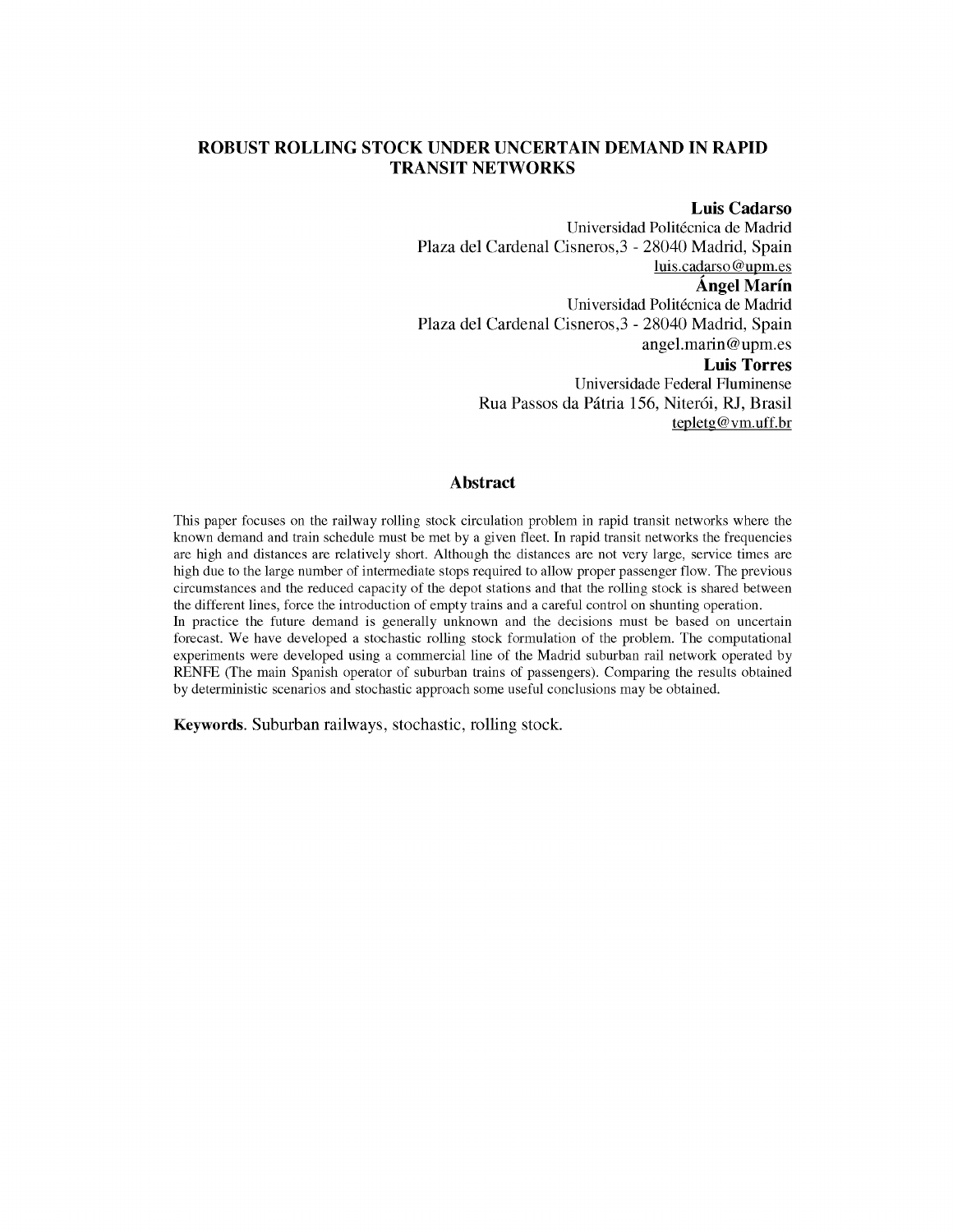#### **1. Introduction**

In the RS problem for a daily planning period, the data and the decisions must be considered in a space-time network. The known demand and scheduling are met by a given fleet. The RS model takes decisions about the aggregation and disaggregation of the different RS in the depot stations. The problem can be stated as follows in the context of the metropolitan rapid transit networks: Given the train services' departure and arrival times as well as the expected numbers of passengers at each arc and period, find the optimal assignment of the RS to the train services considering composition changes.

For passenger demand, we use the expected number of passengers for each service given by RENFE. The expectation is taken from historical data from year 2008 corresponding to autumn season. The RS model (RSM) considers the passenger capacity in the trains with certain flexibility, as it attempts to provide a comfortable service for passengers which is also as compatible as possible with an efficient RS.

In the RS literature it has been very common to assume that demand is known. Typically this will not be the case, the actual demand is in general unknown at the time at which decisions are made. This means that the decisions on RS cannot be based on actual demand. The only information that is available is the partial knowledge of demand given through its distribution. It is known that the expected-value obtained replacing random demand may not produce very good solutions to the RS problem. In this paper we formulate the RS problem as a two-stage stochastic program with integer first stage and continuous second stage, hence, explicitly taking uncertainty into account in the decision process.

The robustness in rapid transit networks is introduced considering the empty movements and shunting operations, these operations may be sometimes difficult to operate and they can easily malfunction causing a localized incidence that could propagate through the entire network due to cascading effects. This is the case of composition changes. They will be penalized to try to avoid them selectively due to the high probability of malfunction. Alternatively, we can introduce robustness by avoiding empty train movements at rush hours. Similarly, at rush hours, the number of passengers per time period arriving at stations' platforms may be huge, so, in order to avoid lack of capacity due to train services' delays, critical train services are introduced, which are forced to have a bigger capacity.

This paper is organized as follows. A literature overview is given in Section 2. We describe the deterministic RS problem and model in Section 3. In Section 4 the stochastic RS model is defined. Section 5 contains the computational experience based on a test network and a realistic case provided by RENFE. Finally, we present our conclusions in Section 6.

# **2. State of Art**

Alfieri, et al. (2006) determines the RS circulation for multiple RS types on a single line and on a single day. They use the concept of a transition graph. The problem is an integer multicommodity flow problem, where a feasible path in the transition graph is to be found at the same time for each train. The objective is to minimize the number of units or the carriagekilometers such the given passenger demand is satisfied. The above model is extended by Fioole, et al. (2006), with the possibility of combining and splitting of trains, as it happens in several locations in the Dutch timetable. They use an extended set of variables to get locally an improved description of the convex hull of the integer solutions. This method appears to improve the lower bounds substantially. Robustness is considered by counting the number of composition changes. Maroti (2006) focuses on planning problems that arise at NS. He identifies tactical, operational and short-term rolling stock planning problems and develops operations research models for describing them. Then, he analyses the considered models, investigates their computational complexity and proposes solution methods.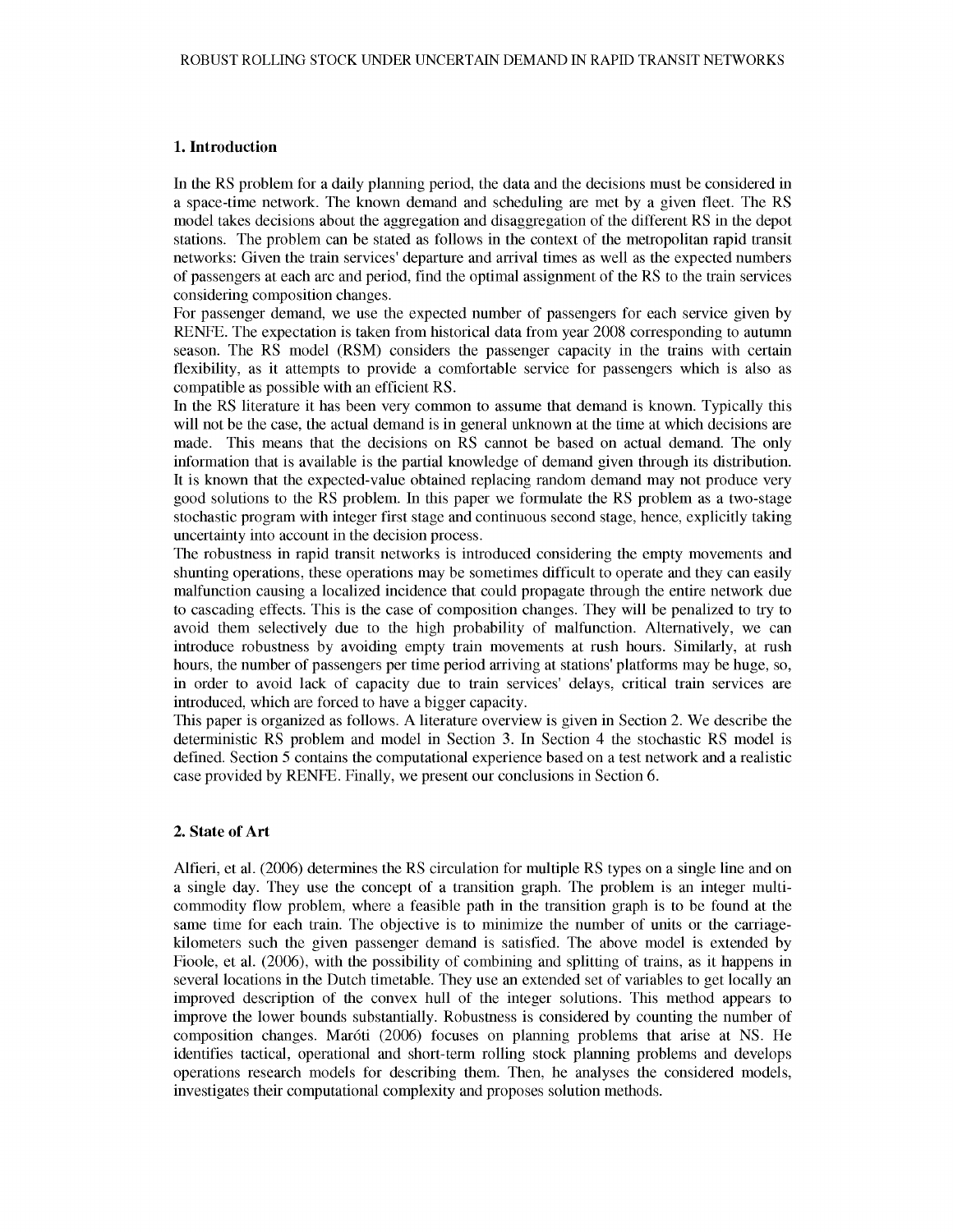The allocation of RS units to the French TGV trains is studied by Ben-Khedher, et al. (1998). The RS circulation must be adjusted to the latest demand known from the seat reservation system. Therefore, this problem has a strong re-scheduling component. The objective is to maximize the expected profit for the company. A RS circulation problem related to the circulation of ICE train units in the German network was described by Mellouli and Suhl (2007). In this case, the required capacities of the trains are known a priori. Carriages and locomotives have first to be combined into train units of certain pre-specified groups, and these train units have to be routed then through the network in an optimal way. The problem is modeled as an integer multi-commodity flow problem on a multiple-layered network. Cadarso and Marin (2011) define a model to study a suburban rapid transit RS with convoys formed by three cars of the same type. The trains may be composed of one or two convoys in a dense network to attend an asymmetric demand and scheduling.

Problems with uncertain coefficients can be solved by stochastic programming techniques. Solutions approaches to stochastic programming have been studied in Rockafeller and Wets (1991). A difficulty in these approaches is to strike a proper balance between the terms of the objective function. One must achieve a tradeoff between the mean and variance of the solution, and deviations from feasibility under all scenarios.

Books on stochastic programming are Birge and Louveaux (1997), Prekopa (1995) and Kail (2005), the last of which is the one that is most easily accessible. The first two give more technical insight and are more comprehensive. A research survey on various aspects of stochastic programming is given in Ruszczynski and Shapiro (2003).

# **3. Deterministic Rolling Stock Problem in Rapid Transit Networks**

In this section, the RS problem is described. First, the rapid transit network is introduced. Next, we describe the train services. Then, we introduce the passenger demand.

#### **3.1 The Rapid Transit Network**

In the network we can distinguish two main different types of stations represented by  $s \in S$ . The first type is characterized by the fact that train services only attend passenger demand. The second type is called depot station. In these, shunting operations can also be performed, that is, there exists a depot attached to the passenger station where trains are driven to be parked or to perform shunting operations.

The existing infrastructure linking different stations are represented by arcs,  $a \in A$ . Between two stations two different arcs exist, the first one of the senses of the movement and the second one in the opposite. Therefore, every arc a is defined by its departure and arrival station and by its length (e.g., in kilometers).

The planning time is discretized into time periods,  $t \in T$ . Due to the high train frequencies, the duration of a time period is set to one minute. The previous physical network is replicated as many times as time periods exist in the planning period (e.g., 20 hours).

#### **3.2 Train Services**

Once the space-time network is defined, train services within the network are known. Each train service is represented by  $1 \in L$ . Train services are defined as commercial trains operating in the network to attend passenger demand. They are characterized by: their departure depot station; their arrival depot station; every arc they come through, defined by a  $\epsilon$  Al  $\subset$  A; and, their departure time.

Each RS material (type of train)  $m \in M$  must be assigned to a train service 1. Since a train service starting in one line must stay in the same line until it finishes the material assigned must be equal for the entire train service, that is, different material cannot be mixed to form other/new train services.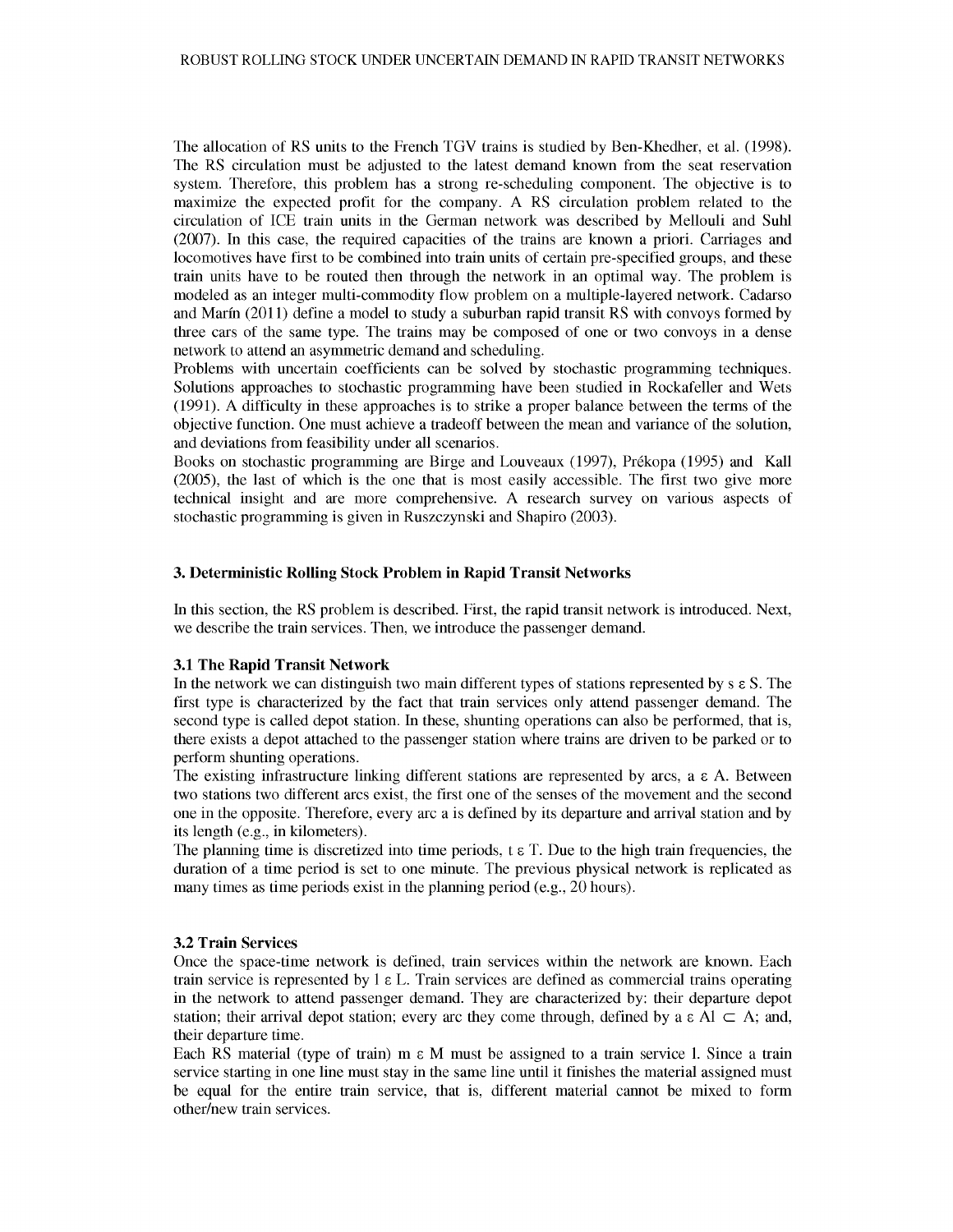As mentioned before, different cars and locomotives types exist, and naturally, a carriage cannot move without a locomotive. In order to enable train movement carriages are attached to locomotives of the same material. When locomotives are attached to both sides of the carriage a convoy is obtained, which can move in both directions. The composition c  $\epsilon$  C assigned to a train service will be given by the number of convoys forming the train service, being always from the same material. A train type and composition is given by m,c  $\varepsilon$  M, C.

#### **3.3 Passenger Demand**

The passenger demand for this problem is treated as a passenger flow  $g_{a,l}$  through each arc a belonging to each train service 1. In the deterministic RS the passenger flow is obtained from historical data under normal conditions, that is, assuming that the train services matched the designed timetable. In this case, the passenger flow  $g_{a1}$  is known.

Under the above hypothesis, the model will treat the passengers under a centralized point of view, that is, only the operator criteria are optimized. However, since the proposed problem is a suburban rapid transit network problem, it is obvious that every passenger will have the choice of choosing any other available company or transportation mode. Thus, the operator has to factor in the passenger behavior in order to avoid losing passengers to other transportation companies.

For each convoy formed by one material type m, the passenger capacity is known. There is a fixed seating passenger capacity, and then, the standing passenger capacity. For standing passenger capacity multiple possibilities arises. The aim is to obtain for every train service an adequate passenger capacity. This may be obtained with different configurations for standing passengers. It is considered that when the seating capacity is full and there are less than 3  $\mu$ <sub>pax</sub>/m<sup>2</sup> standing, there is a comfortable capacity. If this capacity is exceeded, the passengers above this level are only modestly penalized, and they are deemed passengers in excess. However, if standing passengers are below 4 pax/ $m<sup>2</sup>$  standing they receive a medium penalty. This is due to the fact that the operator would like to obtain  $3.5$  pax/m<sup>2</sup>. Passengers exceeding 4 pax/m<sup>2</sup> standing are highly penalized because this situation is deemed uncomfortable.

## **3.4 Robustness**

As mentioned before, robustness is introduced through composition changes and empty movements.

When a composition change is performed, multiple failures can occur, forcing the train to be parked for a long time and causing an incident. Containment of cascading effects is easier if the incident occurs during off-peak hours when more RS material is available at the depot station. In our model, this is treated by harshly penalizing composition changes during rush hours (see coefficient  $\ddot{v}_{s,t}$ , which depends on the station s and the time period t).

Similarly, empty movements during rush hours complicate network network operation. Therefore, empty movements during rush hours are also heavily penalizaed. This idea is represented by the  $\theta_{ss,t}$  coefficient, which penalizes empty movements between depot stations s, s' within departure time period t.

Another aspect that could be interpreted as robustness is the critical train. A small delay at departure time may change the actual passenger flow. A train service is considered a critical train if it comes through stations that have a large number of passengers in a given time period arriving at the platform during rush hours. This is reflected in our model through a greater penalty per passenger in excess for these train services, according to the operator's wishes.

Finally, the system is made more robust by assigning only one material type per line (i.e., for every train service operating the same line, the material must be equal). This constraint allows for all material on one line to be swapped between different train services at depot stations serving that line.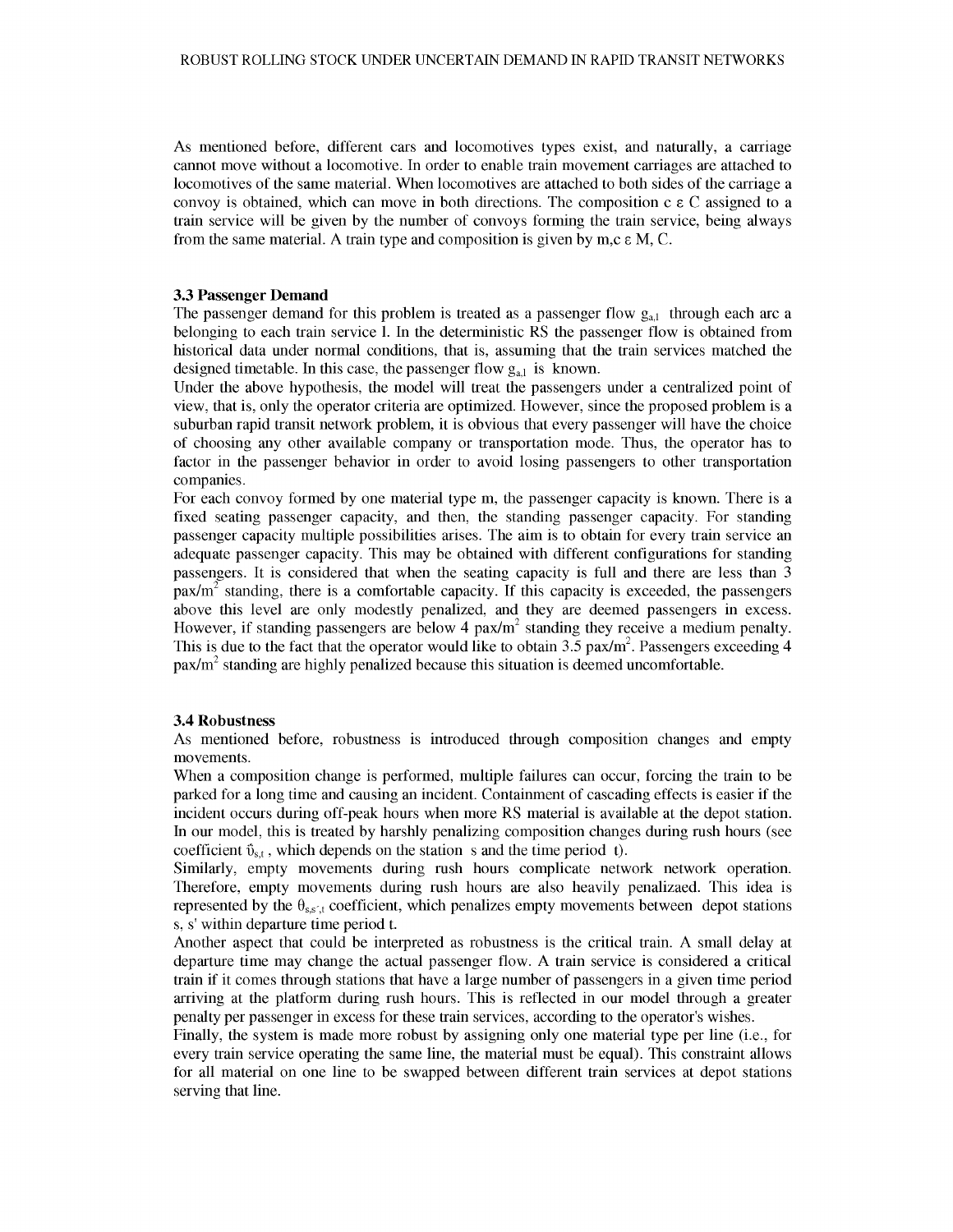# **3.5 The Deterministic Rolling Stock Model**

In the RS model (RSM) the type and composition to form the train services are determined. The convoys are usually formed by three cars of the same type. Convoys from different types are not compatible and they cannot be mixed in the same train.

In the RS model, the relationships between the data and variables are considered within a directed space-time graph, G(S,A), where S is the stations' set and A is the arc' set. Each arc a is defined by  $(s,t,s',t')$ , where s and s' are the origin and destination nodes, t is the departure time, and t' is the arrival time. This is,  $t=t+t_a$ , where  $t_a$  is the arc train time to move from s to s'. It is assumed that this time is known and fixed for each arc. This means that in the RSM where an arc is denoted by a, this may be understood as  $a=(s,s',t)$ .

The RSM arises as an extension of the model proposed in Cadarso and Marm (2011). In the model presented in this paper, special attention is given to shunting in depot stations and robustness aspects. The RSM mathematical formulation follows:

- Sets:

- L(I): train services set. Each train service is characterized by an origin, a destination and a departure time.
- $T(t)$ : time periods set.
- $S(s)$ : stations set.
- $\bullet$  A(a): arcs set.
- M(m): convoy types set.
- C(c): convoy number set. A convoy is a carriage composition. It can move in both directions. However, a carriage needs a locomotive to move. The index of this set is the number of convoys composing the train.
- $Al(a, l)$ : = 1, if arc a is used by the train service 1; = 0, otherwise.
- $Sl(s,l): = 1$ , if station s has the minimum platform length in service  $l := 0$ , otherwise.
- $Sc(s)$ : depot stations set.

#### $\mathcal{L}^{\pm}$ Parameters:

- $\bullet$   $\circ$   $c_{m,c}$ : operating cost per rolled kilometer of convoy type m using c convoys.
- ic<sub>m</sub>: convoy of type m investment cost.
- pen<sub>a,1</sub><sup>34</sup>: penalty per passenger in excess between 3 and 4 pax/m<sup>2</sup> in arc a and train service 1.
- pen<sub>a,1</sub><sup>4-10</sup>: penalty per passenger in excess between 4 and 10 pax/m<sup>2</sup> in arc a and train service 1.
- $\theta_{\text{ss}'_s:t}$ : penalty for empty movement between deposit stations s,s' with departure time period t.
- $\ddot{\mathbf{v}}_{s,t}$ : cost for composition change in station s and time period t.
- $g_{a,l}$ : expected passenger flow in arc a used by train service 1.
- $q_m^3$ : passenger capacity (seating+standing) for 3 pax/m<sup>2</sup> configuration in convoys of type m.
- $q_m^4$ : passenger capacity (seating+standing) for 4 pax/m<sup>2</sup> configuration in convoys of type m.
- $q_m^{-10}$ : passenger capacity (seating+standing) for 10 pax/m<sup>2</sup> configuration in convoys of type m. This is a large number in order to avoid infeasible solutions.
- o<sub>c</sub>: ordinal of c.
- Km<sub>i</sub>: kilometers rolled by train service 1.

## - Variables:

- $x_{1,\text{m.c.}} = 1$ , if train service 1 uses convoy type and composition (m,c); = 0, otherwise.
- $yn_m$ : integer variable, number of convoy type m to buy.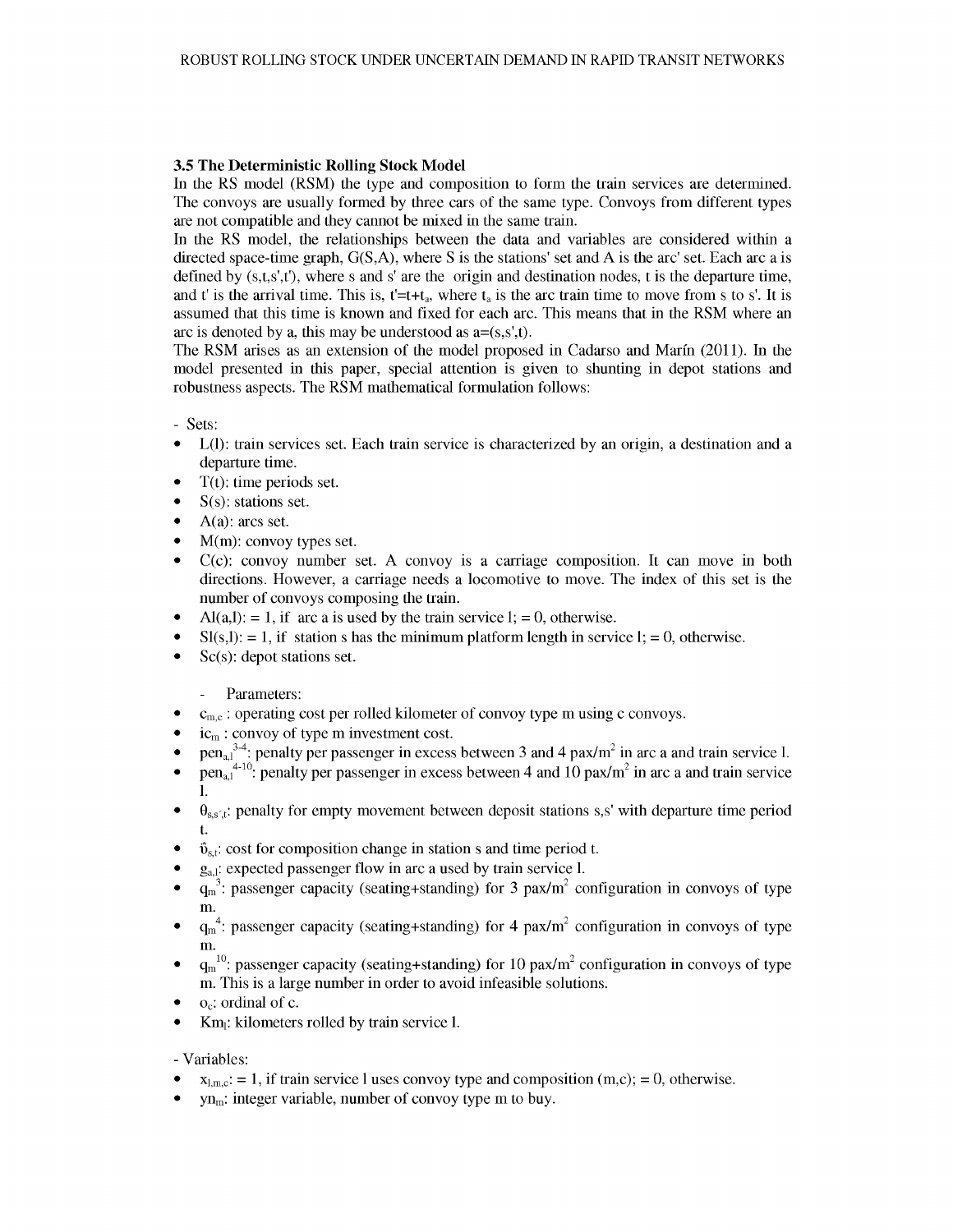- $\pi_{a1}^{3,4}$ : positive variable, number of passengers in excess between 3 and 4 pax/m<sup>2</sup> that use the train service 1 at arc a.
- $\pi_{a,l}^{4-10}$ : positive variable, number of passengers in excess between 4 and 10 pax/m<sup>2</sup> that use the train set 1 at arc a.
- $cc<sub>st</sub>^{m,c}$ : = 1, if a composition change is performed at station s at period t from type and composition  $(m.c)=0$ , otherwise.
- $\text{em}_{\text{s}}\text{s}^{\text{m}}$ ; =1, if empty movement from s to s' is started at station s at period t, with type and composition  $(m,c)$ ; = 0, otherwise.

The RSM for rapid transit networks can be formulated as multicommodity flow model presented in the next paragraphs.

## **3.6 Objective Function**

$$
\min \mathbf{z} = \sum_{l \in L} \sum_{m \in M} \sum_{c \in C} c_{m,c} \cdot k m_l \cdot x_{l,m,c} + \sum_{s,s' \in Sc} \sum_{r \in T} \sum_{m \in M} \sum_{c \in C} \theta_{s,s',t} \cdot c_{m,c} \cdot k m_{s,s'} \cdot \text{sem}_{,s',t}^{m,c} + \\ \sum_{s \in Sc} \sum_{r \in T} \sum_{m \in M} \sum_{c \in C} \hat{\mathbf{U}}_{s,t} \cdot c c_{s,t}^{m,c} + \sum_{l \in L} \sum_{a \in A l} \text{pen}_{a,l}^{3-4} \cdot \pi_{a,l}^{3-4} + \sum_{l \in L} \sum_{a \in A l} \text{pen}_{a,l}^{4-10} \cdot \pi_{a,l}^{4-10}
$$

In the objective function, different costs are minimized. First, commercial train services operating costs (TSOC) are minimized. In the second term, empty movements' operating costs (EMOC) are also minimized. They are equal to those related with commercial service trains. However, the coefficient  $\theta_{ss't}$  increases these costs for some empty movements in order to introduce robustness in the system. Another shunting cost (CCC) is also minimized in the third term, related to composition changes. Through coefficient  $\tilde{v}_{s,t}$ , the composition change cost depending on station and time period is introduced. Minimizing the composition changes, robustness is introduced because they usually malfunction. A special cost (NTC) is introduced in the fourth term to take into account the possibility of buying new material. For computational purposes, this is equivalent to an infinity cost in order to avoid infeasibilities in the model. Finally, costs related to passengers in excess are introduced. A first cost (EDP1) appears for standing passengers between 3  $pax/m^2$  and 4  $pax/m^2$ . Then, another cost (EDP2) for standing passengers between 4 pax/m<sup>2</sup> and 10 pax/m<sup>2</sup>. Both terms contribute to minimize the number of passenger in excess.

Decision variables are subject to the demand and other constraints

#### **3.7 Demand Constraints**

$$
\sum_{m \in M} \sum_{c \in C} \sigma_c . q_m^3 . x_{l,m,c} \ge g_{a,l} - \pi_{a,l}^{3-4} - \pi_{a,l}^{4-10}, \qquad \forall l \in L, a \in Al,
$$
  
\n
$$
\pi_{a,l}^{3-4} \le \sum_{m \in M} \sum_{c \in C} \sigma_c . (q_m^4 - q_m^3). x_{l,m,c}, \qquad \forall l \in L, a \in Al,
$$
  
\n
$$
\pi_{a,l}^{4-10} \le \sum_{m \in M} \sum_{c \in C} \sigma_c . (q_m^{10} - q_m^4). x_{l,m,c}, \qquad \forall l \in L, a \in Al
$$

The first constraint ensures that the assigned capacity to each train service is enough to satisfy demand requirements for passengers in 3  $\text{pax/m}^2$ . If the capacity is not enough, passengers in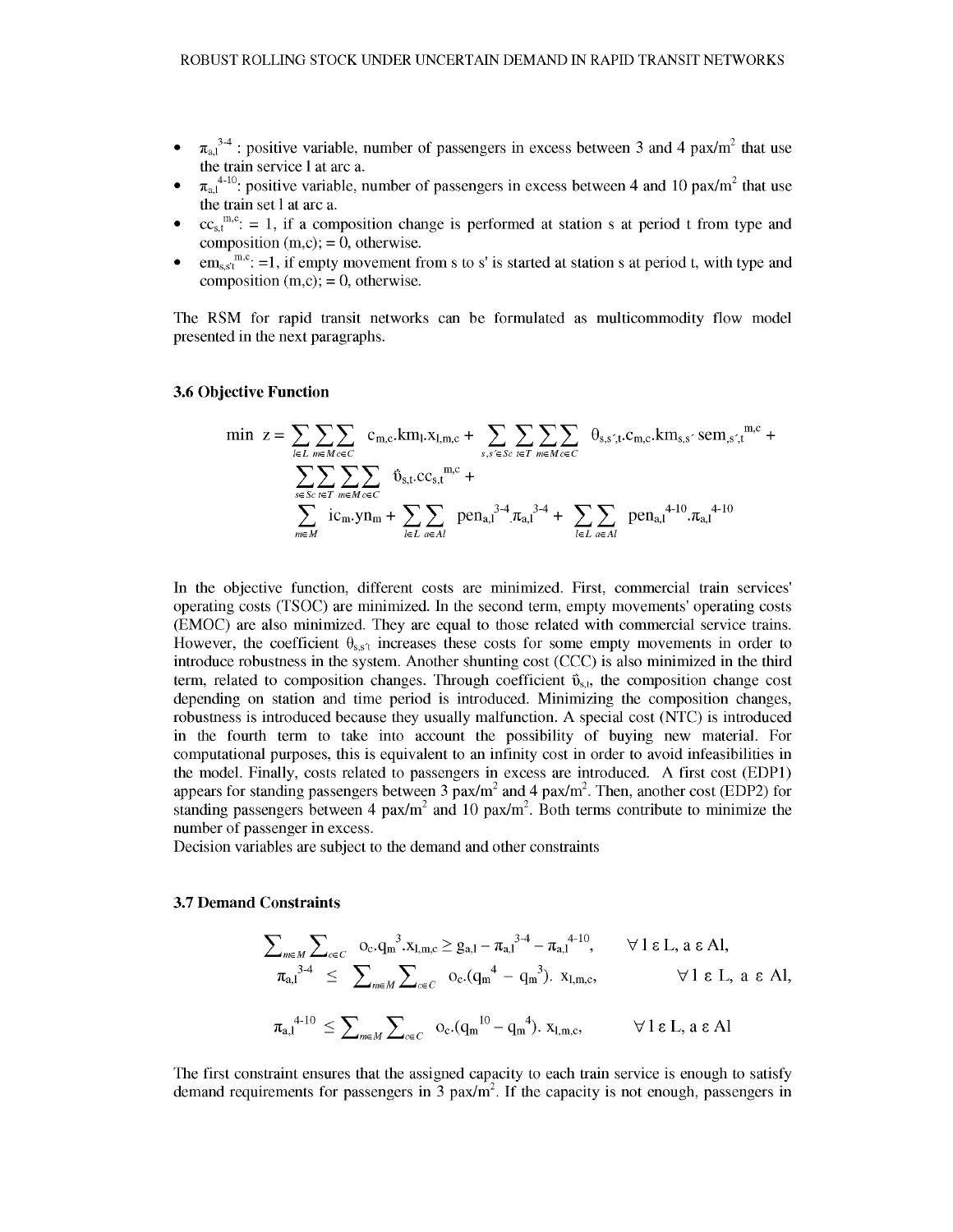excess are calculated by the constraint. These passengers are limited in number by the second and third constraints, one for each group of passengers.

Other constraints are the train service, the material and the shunting constraints. These constraints may be study in the reference described by Cadarso and Marin (2011).

## **4. Stochastic Rolling Stock**

So far, we only considered the deterministic Rolling Stock, where the assumption that the demand is known will not be justified since uncertainty is almost always an inherent feature of the railway operations involving the assessment of future demand. The demand is highly uncertain, so expected demand values may not reflect properly the final demand realization. Hence, we explicitly consider several potential market scenarios in making decisions. This future scenario based concepts lead naturally to a two-stage stochastic approach. The scenarios must reflect the different distribution of the demand (disaggregated by arcs and periods) for each day of the week.

In this section we explicitly take this uncertainty into account by formulating the RS problem as a two-stage stochastic program with integer first stage and continuous second stage.

The probability space is often modeled as a finite set of scenarios. Then, in principle, a linear optimization problem with stochastic input data, chance constraints and some stochastic objective function is a linear program itself. But the size of the original program is multiplied by the number of scenarios.

In the stochastic model, the time is modeled discretely by means of stages, corresponding to the available information. Each step decisions can be made after observing the realizations of the random parameters. If all uncertainty is resolved at the same moment, this is captured by a recourse model with two stages: present and future, and such models are known as two-stage stochastic programming models. The objective is minimizing the total expected cost.

We consider, first stochastic RSM (SRSM) as a classical two stage stochastic programming with fixed recourses, second the SRSM is formulated.

#### **4.1 The Stochastic RS model as a two Stage Stochastic Mixed-Integer Programming**

The fact that demand is not known with certainty is incorporated in the RS problem by allowing demand in each arc to depend on the outcome of some random variable. The number of RS to assign on the network must be decided in advance to the point in time at which they are actually installed and operated. The routing of passengers is naturally postponed until the actual realization of the demand is observed.

Hence decisions can be split in two: first stage decisions x based solely on the demand information given by its distribution. The first stage decision variable x is defined by the variables x, em, yt, yn, cc of the RSM and a second stage decisions variable y defined by the variables  $\pi_{a,l}^{3,4,w}$  and  $\pi_{a,l}^{4,5,w}$  of the RSM determined after arc demand g(w) has been observed. The classical two stage stochastic linear program with fixed recourse is the problem of finding:

$$
\min z = c^{T} x + E_{w \in \Omega} [Q(x, w)]
$$

subject to:

$$
Ax = b,\nW(w) y(w) = g(w) - T(w) x,\nx \in X = \{0,1\}^n,\ny(w) \ge 0.
$$

Corresponding to x are the first stage vectors and matrices c, b, and A, where c are the RSM objective function coefficients of the variable x.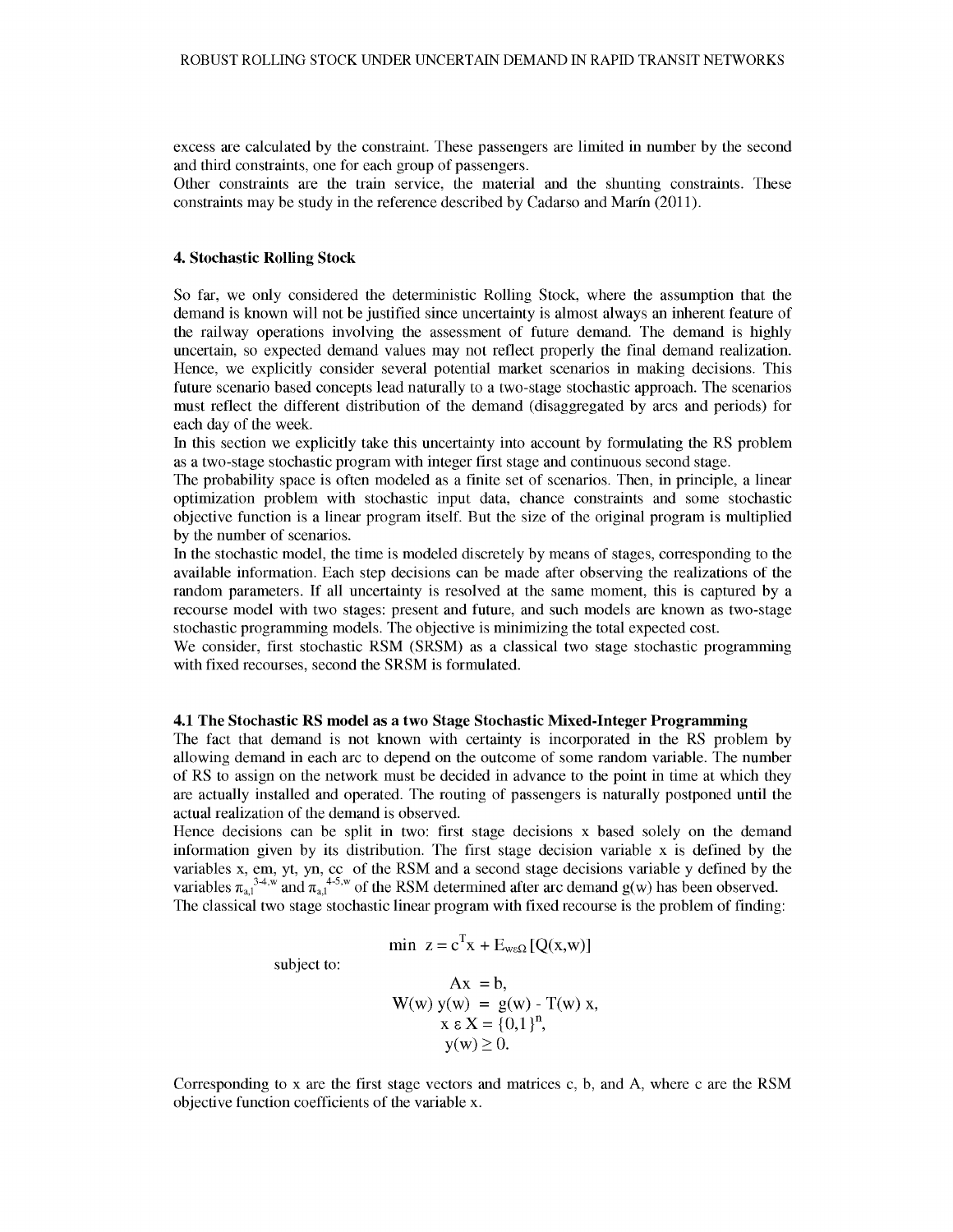In the second stage, a number of random events w  $\epsilon \Omega$  may realize. For a given realization w, the second stage problem data  $q(w)$ ,  $g(w)$ ,  $W(w)$  and  $T(w)$  become known, where q are the RSM objective function coefficients ( $pen<sup>1-4</sup>$ ,  $pen<sup>4-10</sup>$ ) of the variable y. Then, the second stage decision  $y(w)$  must be made.

The objective function of the stochastic RS model contains a deterministic term  $c^T x$  and the expectation of the second stage objective  $Q(x, w)$  taken over all realizations of the random event w. This second stage is the more difficult one because, for each w, the value  $y_w$  is the solution of a linear program. To stress this fact, a deterministic equivalent program can be used. For a given realization w, let

$$
Q(x, w) = min_{y} \{q(w)^{T} y ; W(w) y = g(w) - T(w) x; y \ge 0\}
$$

be the second stage value function.

We assume that the random vector  $\xi$  has finite support. Let  $e=1,...,E$  index its possible realizations and let  $p_e$  be their probabilities. Under this assumption, we now write the deterministic equivalent program, in the extensive form:

$$
\min \ z = c^T \ x + \sum_{e \in E} \ p_e q_e^T y_e
$$
 subject to:

$$
Ax = b,
$$
  
\n
$$
W_e y_e = g_e - T_e x, \forall e \epsilon E
$$
  
\n
$$
x \epsilon X = \{0,1\}^n,
$$
  
\n
$$
y_e \ge 0, \forall e \epsilon E.
$$

## **4.2 Stochastic RS model**

In this way, the deterministic equivalent problem to the Stochastic RSM (SRSM) would be similar to that introduced by demand constraints of the RS model, but now considering the different possible realizations. Thus, some RS parameters and variables will depend on the scenario index e e E. The SRSM arises as follows:

• Sets:

E(e): finite scenarios' set.

Parameters:

 $g_{a,j}^{\ e}$ : expected passenger flow in arc a using the train service 1 at scenario e. pe: probability of scenario e.

 $pen_{a,l}^{\text{a}}$ : penalty pe r passenger in excess between 3 and 4 pax/m<sup>2</sup> in arc a and train service 1 at scenario e.

 $pen_{a,l}^{4-10,e}$ : penalty per passenger in excess between 4 and 10 pax/m<sup>2</sup> in arc a and train service 1 at scenario e.

• Variables:

 $\pi_{a,1}^{3,4,e}$ : positive variable, number of passengers in excess between 3 and 4 of scenario e, pax/ $m^2$  that use the train service 1 at arc a.

 $\pi_{a,1}^{4\text{-}10,\text{e}}$ : positive variable, number of passengers in excess between 4 and 10 of scenario e, pax/ $m^2$  that use the train service 1 at arc a.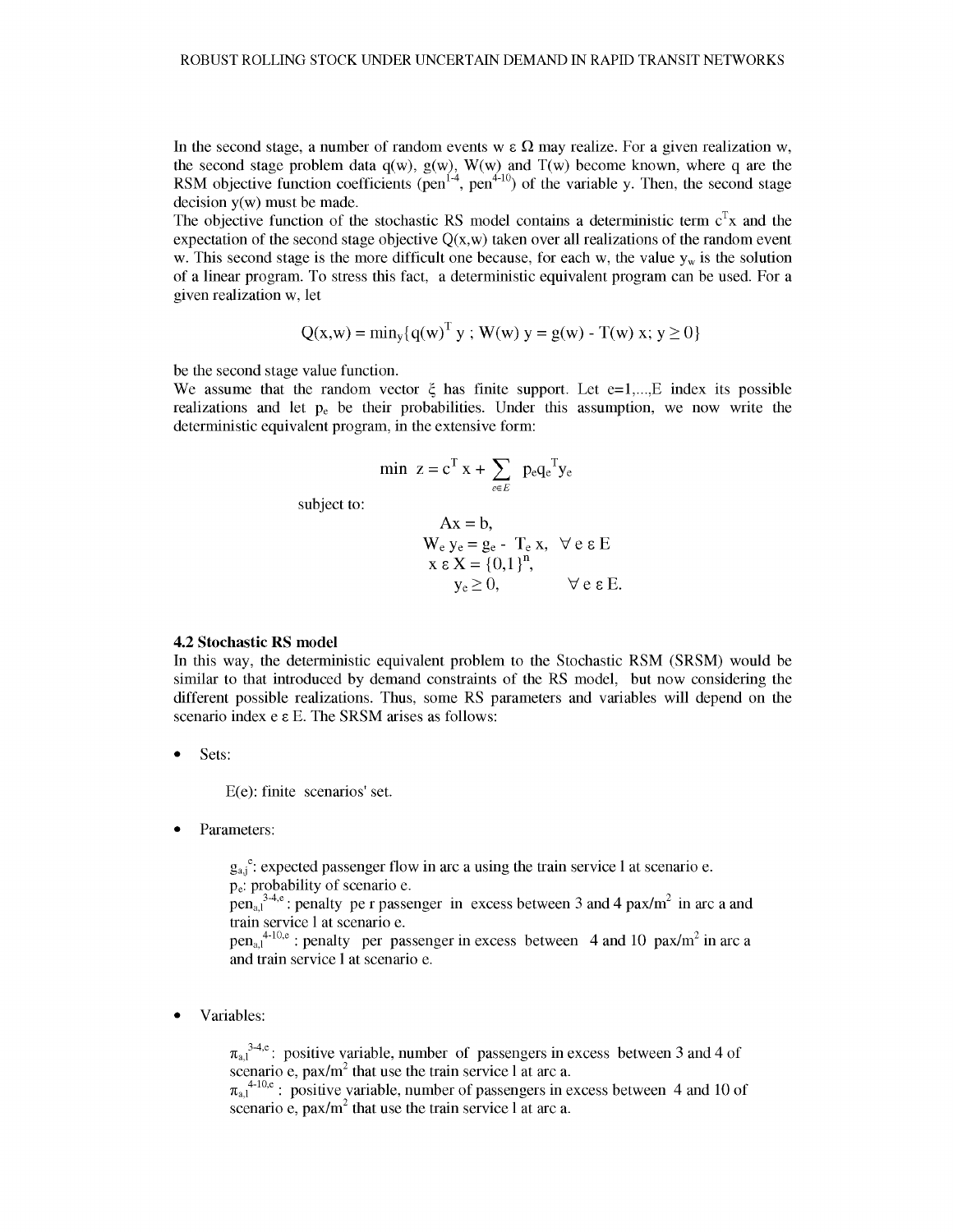#### 4.2.1 Objective Function

$$
\min z = \sum_{l \in L} \sum_{m \in M \text{ceC}} c_{m,c} \cdot k m_l \cdot x_{l,m,c} + \sum_{s,s' \in Sc} \sum_{t \in T} \sum_{m \in M \text{ceC}} \theta_{s,s',t} \cdot c_{m,c} \cdot k m_{s,s'} \cdot \text{sem}_{s't}^{m,c} + \\ \sum_{s \in Sc} \sum_{t \in T} \sum_{m \in M \text{ceC}} \hat{v}_{s,t} \cdot c c_{s,t}^{m,c} + \sum_{m \in M} i c_m \cdot y n_m + \\ \sum_{c \in C} \sum_{l \in L} \sum_{a \in A l} p_e \cdot \text{pen}_{a,l}^{3-4,c} \cdot \pi_{a,l}^{3-4,c} + \sum_{c \in C} \sum_{l \in L} \sum_{a \in A l} p_e \cdot \text{pen}_{a,l}^{4-10,e} \cdot \pi_{a,l}^{4-10,e}
$$

subject to:

#### **4.2.2 Demand Constraints**

$$
g_{a,l}^e - \pi_{a,l}^{3\cdot 4,e} - \pi_{a,l}^{4\cdot 10,e} \leq \sum_{m \in M} \sum_{c \in C} o_c.q_m^{3\cdot}x_{l,m,c}, \qquad \forall l \in L, a \in Al, e \in E
$$
  

$$
\pi_{a,l}^{3\cdot 4,e} \leq \sum_{m \in M} \sum_{c \in C} o_c.(q_m^{4} - q_m^{3}).x_{l,m,c}, \qquad \forall l \in L, a \in Al, e \in E
$$
  

$$
\pi_{a,l}^{4\cdot 10,e} \leq \sum_{m \in M} \sum_{c \in C} o_c.(q_m^{10} - q_m^{4}).x_{l,m,c}, \qquad \forall l \in L, a \in Al, e \in E
$$

#### **4.2.3 Other Constraints**

The rest of constraints are the same, plus the new variable domain:

$$
\pi_{a,1}^{3,4,e}
$$
  $\varepsilon$   $\mathbb{R}^+$ ,  $\forall$  1  $\varepsilon$  L, a  $\varepsilon$  Al, e  $\varepsilon$  E,  
\n $\pi_{a,1}^{4+10,e}$   $\varepsilon$   $\mathbb{R}^+$ ,  $\forall$  1  $\varepsilon$  L, a  $\varepsilon$  Al, e  $\varepsilon$  E

## **5 Computational Experiences**

The network used in the tests is the line C5, a realistic case drawn from RENFE's regional network in Madrid, also known as "Cercanías Madrid". We have chosen this line because it is the one with the highest frequency number in the network. RENFE performs the same planning during some days, for example one week: they perform identical commercial services, empty movements, shunting operations, etc. However, demand varies slightly from one day to the next one; in order to obtain an optimal planning for different demand scenarios, the previous SRSM is applied. Then, the planning is changed for the weekend. The presented study case has common depot stations. Our runs have been performed on a Personal Computer with an Intel Core2 Quad Q9950 CPU at 2.83 GHz and 8 GB of RAM, running under Windows Vista 64Bit, and our programs have been implemented in GAMS/Cplex 11.1.

#### 5.1 Study Case: Line C5

Line C5 has more than 320 train services scheduled for a single day with frequencies in the order of 3 minutes at rush hours, equivalent to the rotation time in this line. The line is composed of 22 stations and 4 depot stations. There is one material type available and the train services can go in simple (one convoy) or double (two convoys) composition.

The convoys for the material in Line C5 have determined characteristics, which we can see in Table 1. The train capacity is divided into seating and standing passengers. Seats are fixed but for standing passengers a density value is defined. In every convoy, for example, for a density of 3 pax/ $m<sup>2</sup>$  we would have the 240 fixed seats plus 261 standing passengers, that is, 501 passengers by convoy. But, for a density of 4  $\text{pax/m}^2$ , we would have the same 240 seats but a total of 588 passengers capacity.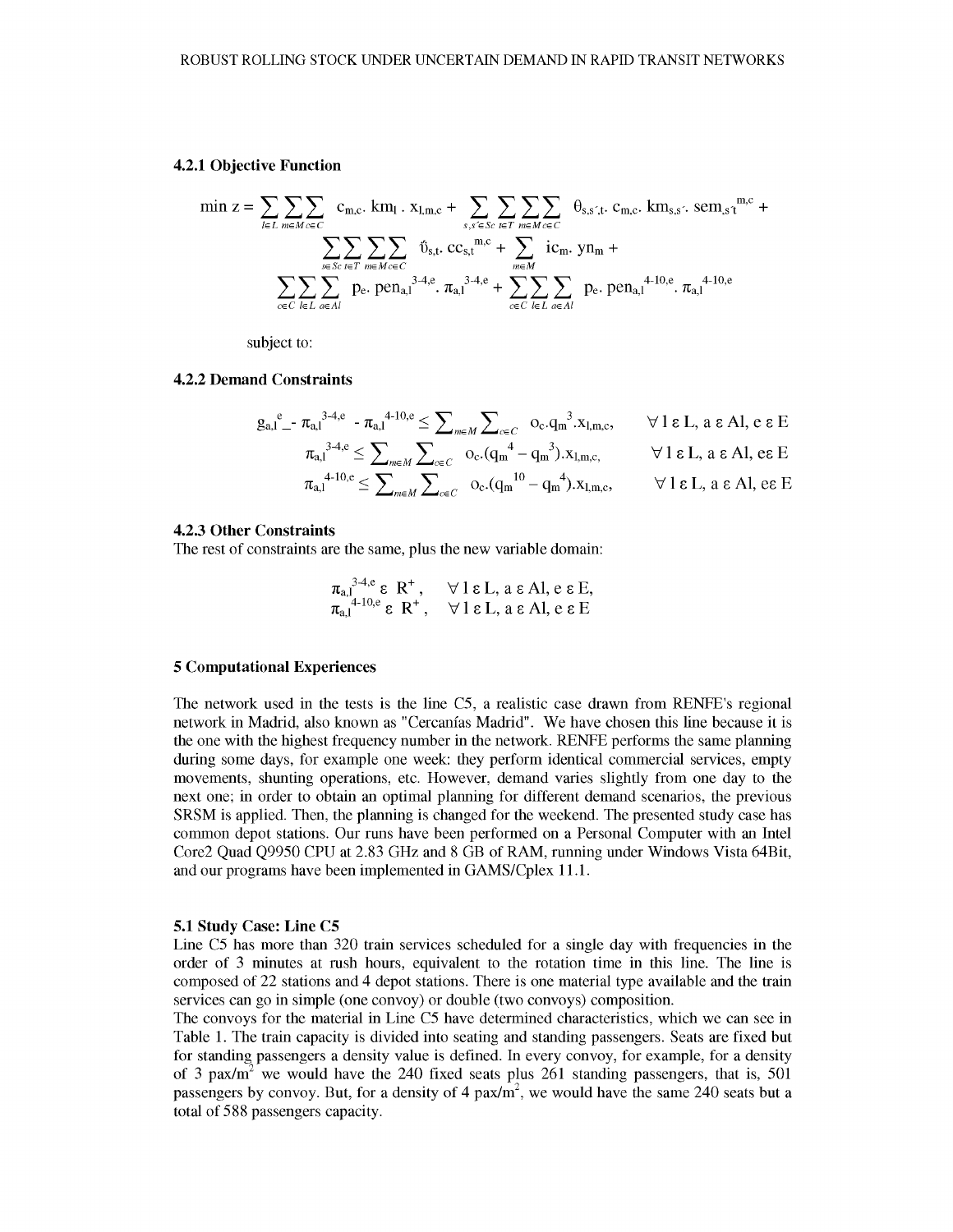For a daily planning time from 5:00 am. to 1:00 am. divided into one minute periods, we have 1140 time periods. The rotation time is of 3 minutes for every depot station.

We generate a number of demands, in these instances, with three demand scenarios, with the same probability of 1/3, such that one of the scenario is the expected of normal passenger flow, denoted by nd. The first line of table 2 corresponds to (nd,1.20nd,0.80nd) case, the second lines corresponds to (nd,1.30nd,0.70nd) case. The next lines 3 and 4 of table 2 correspond to  $(nd, 1.40nd, 0.60nd)$  and  $(nd, 1.50nd, 0.50nd)$  respectively.

For the stochastic case, the number of single equations is 112537, the number of single variables is 250032, the number of discrete variables is 70526 and the number of non zero elements is 890201. For the deterministic case, the number of single equations is 89317, of the single variables is 234552, of the discrete variables is 70526 and finally the number of the non zero elements is 797321. It can be seen that as the number of scenarios increasing, the stochastic problem increases the number of variables and the number of constraints.

We present three sets of experiments. The first set of experiments, table 2, is on problems with stochastic demand processes. The second one, table 3, includes problems with deterministic demand processes. The penalties for these experiments are  $pen_{a,l}^{3.4,c} = 1$  and  $pen_{a,l}^{4.10,e} = 5$ . The fourth table compares the stochastic demand instance with the above penalties and the pen<sub>al</sub><sup>34,e</sup>  $=$  3 and pen<sub>a,1</sub><sup>4-10'</sup>, e = 6 penalties. In all these sets of experiments, the running times, given in seconds, are not shown because of the low computational times.

| Material Type | Seats | <b>Standing</b> | Density ( $Pax/m^2$ ) | Length $(m)$ |
|---------------|-------|-----------------|-----------------------|--------------|
|               |       | 261             |                       |              |
| mı            | 240   | 348             |                       | 80           |
|               |       | 070             |                       |              |

Table 1: Convoy Capacity and Length

| # C | # CC | TSOC -   | EMOC.   | EDP1     | EDP <sub>2</sub> |           |
|-----|------|----------|---------|----------|------------------|-----------|
| 67  | 22   | 85548.72 | 1320.24 | 4258.06  | 2742.63          | 94309.65  |
| -69 | 20   | 89142.96 | 1124.64 | 6081.80  | 6575.42          | 103324.82 |
| 72  | 20   | 93411.12 | 1350.32 | 8091.93  | 12257.19         | 115510.56 |
| 72  |      | 95283.12 | 1425.20 | 11576.07 | 23941.50         | 132585.89 |

Table 2: Computational Results for the Stochastic Case

The table 2 does not include the NTC cost, because of the respective variable  $yn_m$  is zero, it means it is not necessary to buy convoy type m. Also, it is not included the CC cost for the relatively low value and almost constant.

It can be seen from this table 2, that the value of z is greatly influenced by the commercial train services' operating costs (TSOC).

It is noted from line 4, table 2, that we are using all the convoys available  $\# C = 72$ , this is because of the high demand.

Table 3 reports the stochastic case taking the second instance of table 2, that is, the demand scenarios are (nd,1.30nd,0.70nd). The deterministic cases are defined as Detl, Det2, Det3 related to each demand scenario, and Mean, line 5, represents the mean taking the three scenarios with the respective probability. From this table, it is observed that the values related to the Mean case are very similar to the Detl, which represents the expected passenger flow. When the demand is low, that is 0.70nd for the Det3 case, we only need 51 convoys and the cost (EDP2) for standing passengers between 4 pax/m<sup>2</sup> and 10 pax/m<sup>2</sup> is practically null.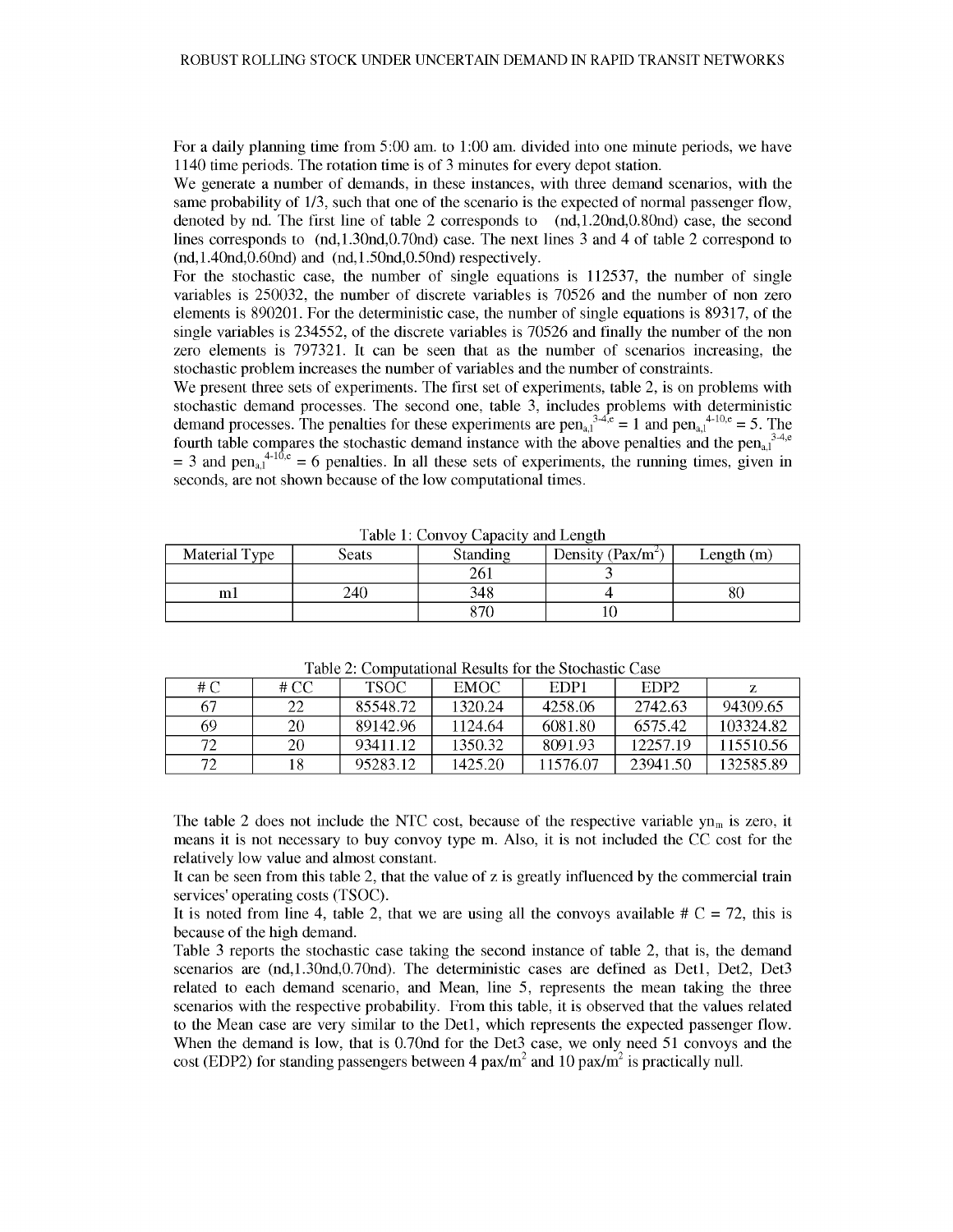| Cases | # C | # $CC$ | <b>TSOC</b> | <b>EMOC</b> | EDP1     | EDP <sub>2</sub> | Z         |
|-------|-----|--------|-------------|-------------|----------|------------------|-----------|
| Stoch | 69  | 20     | 89142.96    | 1124.64     | 6081.80  | 6575.42          | 103324.82 |
| Det1  | 64  | 20     | 80099.76    | 1265.04     | 3079.00  | 475.00           | 85318.80  |
| Det2  | 72  | 22     | 93439.92    | 1198.72     | 12552.60 | 16050.50         | 123681.74 |
| Det3  | 51  |        | 65895.60    | 415.04      | 1786.10  | 7.00             | 68223.74  |
| Mean  | 64  | 20     | 80099.76    | 1265.04     | 3098.57  | 248.71           | 85112.08  |

Table 3: Computational Results for Stochastic and Deterministic Cases

Now, when we are using the fourth table which compares different penalties for the (nd,1.30nd,0.70nd) case, practically all the values of the corresponding line of pen<sub>a,1</sub><sup>3-4,e</sup> = 3 and  $pen_{a,1}^{4-10,e} = 6$  penalties are higher than the original penalties of our problem.

Table 4: Computational Results for Stochastic Case with different Penalties

| Penalties | # C             | # CC     | TSOC     | EMOC    | EDP.     | EDP <sub>2</sub> |           |
|-----------|-----------------|----------|----------|---------|----------|------------------|-----------|
| . . J     | 69              | 20       | 89142.96 | 124.64  | 6081.80  | 6575.42          | 103324.82 |
| ◡         | $\neg\neg$<br>∠ | າາ<br>∠∠ | 93126.00 | 1198.72 | 13509.84 | 6396.59          | 14671.    |

## **6. Conclusions**

We have considered the robust rolling stock with uncertain demand in Rapid Transit Networks. We have investigated the stochastic rolling stock formulation and presented the computational results for several examples, with three scenario demand, using a realistic problem. The decision maker now has several options to decide what alternatives he has to make for solving the respective model. Certainly, as the number of scenarios increases, the decision maker has a better information of the related problem, but the number of variables and the number of constraints increases enormously, and the stochastic problem will be huge and may be almost imposible to solve it. If this is the case, some decomposition techniques could be used in order to reduce in some form the dimension of the problem. Finally, the computational approach allows us to explore many situations that will be considered for future research.

# **7. Acknowledgments**

This research was supported by project grant TRA2008-06782-C02-01 of the "Ministerio de Ciencia e Innovation, Spain". This work was done while the third author was visiting the UPM and he is grateful to Professor Marin for his hospitality.

## **References**

Alfieri, A., Groot, R., Kroon, L.G. and Schrijver, A., (2006), A. Efficient circulation of railway rolling stock. Transportation Science, 40, 378-391.

Ben-Khedher, N., Kintanar, J., Queille, C. and Stripling, W. (1998), Schedule Optimization at SNCF: From Conception to Day of Departure. Interfaces, 28, 6-23.

Birge, J.R. and Louveaux, F., (1997) Introduction to Stochastic programming, Springer Series in operations Research.

Cadarso, L., Marin, A., (2011). Robust Rolling Stock in Rapid Transit Networks. Computers and Operations Research, 32, 1131-1142.